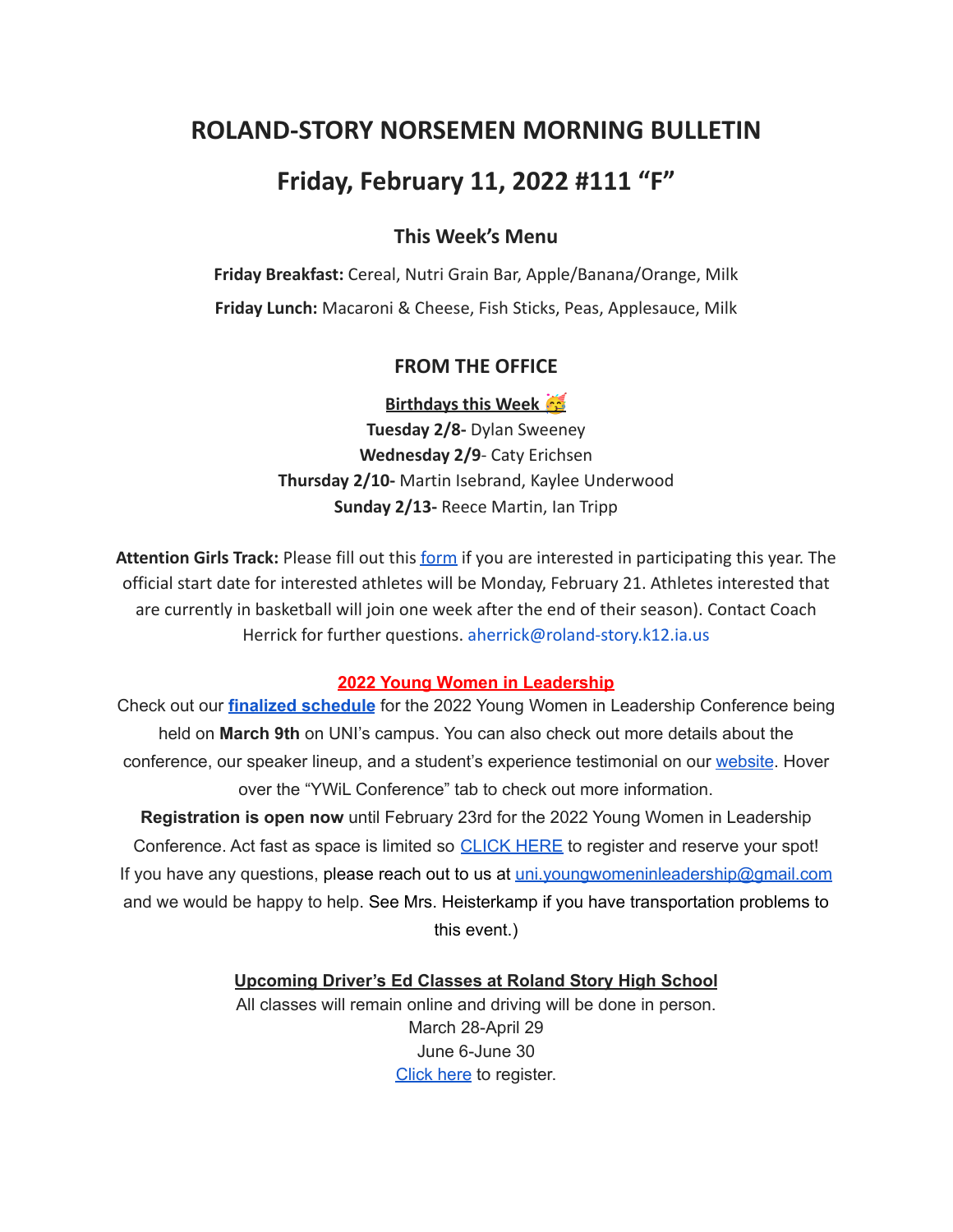**There will be two more public informational meetings on the upcoming bond issue.** If

approved, the March 1 bond would allow Roland-Story to move forward with a series of improvements at Dallas Kray Track & Kerry Van Winkle Field and our surrounding athletic complex facilities.

2/15 7pm at the High School library

2/28 7pm at the Middle School library

Attendees will have opportunities to ask questions and provide feedback.

Learn more: [https://www.rolandstorybond.org](https://www.rolandstorybond.org/?fbclid=IwAR3AJHhy8S8KvQsof-Z44UTrIBXDkOZFSdMyUXMovrg0bH3FkvkTprNkFuM)



# **[COUNSELOR FOLDER](https://docs.google.com/document/d/1vmwczNPbDzXe9vFaG5LJMQ7NYDv-i4oQJHybqA65TUc/edit?usp=sharing) (9-12)-Click here**

# **HIGH SCHOOL REGISTRATION 2022-2023**

**Feb. 14:** All student registration sheets are due and should be given to the student's seminar teacher.

## **Scholarship**

Reynold C. Hentges Memorial [Scholarship](https://drive.google.com/file/d/1hjWI_srze5__tTjHVbJ5z3zd1-S63qlS/view?usp=sharing) (IAAI)- \$1,000 due 3/30 must major in a field of education promoting a career in one of the following professions or area of study: Fire Service, Fire Science, Law Enforcement, Law, Fire Protection Engineering, Fire Protection Technology or Insurance.

[StudentScholarships.org](https://drive.google.com/file/d/1hV3dZAuh9FIeLf132rgQi86QgS7AQzZD/view?usp=sharing)

1) Smart Owl Scholarship- \$7,000 due 2/28 2) DAV Scholarships- \$30,000 due 2/28 3) Women's Cyber Security Scholarships- \$6,000 due 2/28